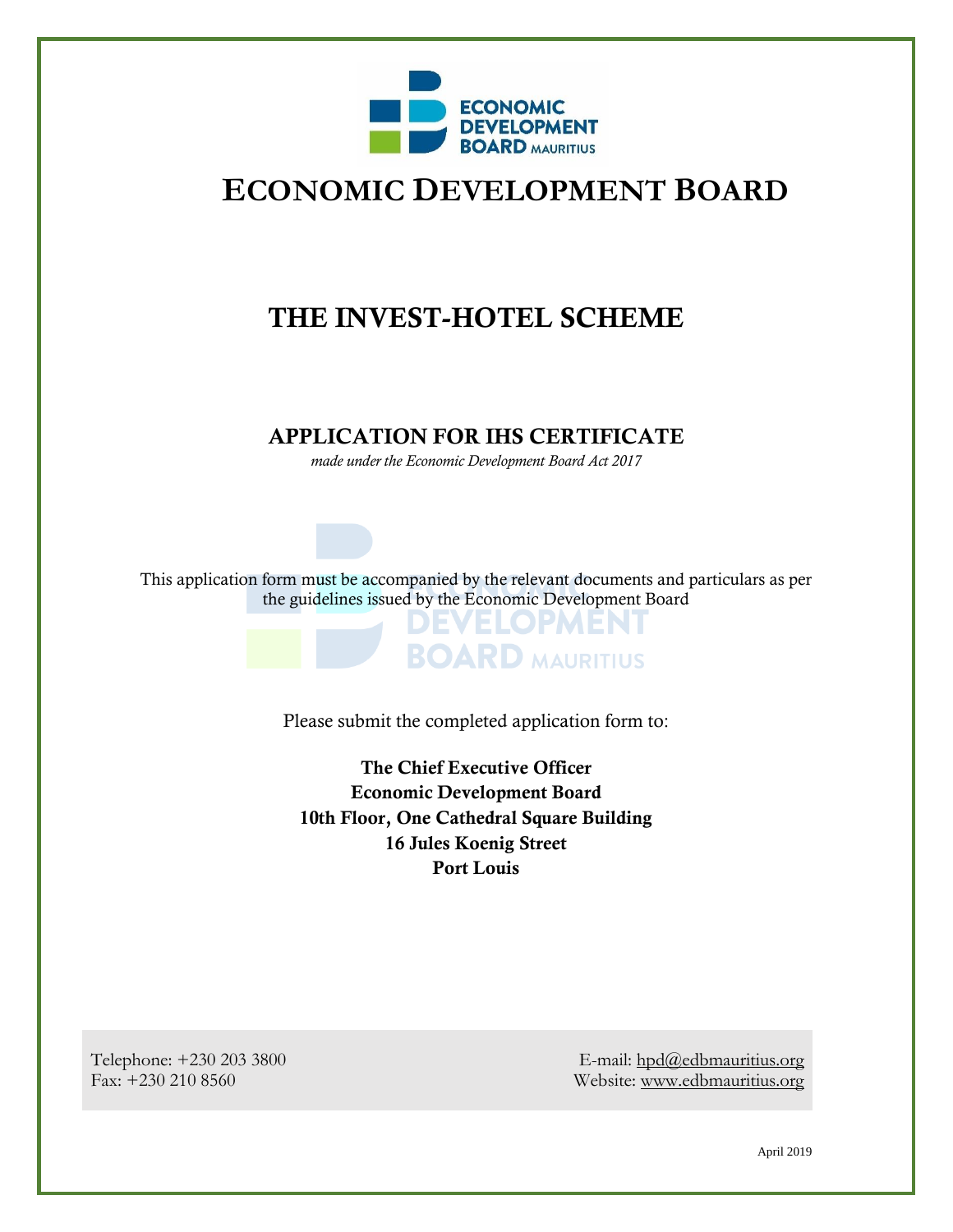# SECTION 1: GENERAL

## 1.1 Business Details

| Company Name                           |     |  |
|----------------------------------------|-----|--|
| Company Incorporation<br>number        |     |  |
| <b>Business Registration</b><br>number |     |  |
| Name of Director                       |     |  |
| Address                                |     |  |
| Telephone                              | Fax |  |
| Email Address                          |     |  |

# 1.2 Shareholder Detail(s)\*

| <b>Investor 1</b>     |     |
|-----------------------|-----|
| Name or Business name |     |
| Telephone             | Fax |
| Email Address         |     |
| Nationality           |     |
|                       |     |
| <b>Investor 2</b>     |     |
| Name or Business name |     |
| Telephone             | Fax |
| Email Address         |     |
| Nationality           |     |
|                       |     |
| Investor 2            |     |

| <b>Investor 3</b>     |     |  |
|-----------------------|-----|--|
| Name or Business name |     |  |
| Telephone             | Fax |  |
| Email address         |     |  |
| Nationality           |     |  |

| <b>Investor 4</b>     |     |  |
|-----------------------|-----|--|
| Name or Business name |     |  |
| Telephone             | Fax |  |
| Email address         |     |  |
| Nationality           |     |  |

\*If more than one, provide same as annex to application form

Full description of the promoters' background should be provided in the business plan.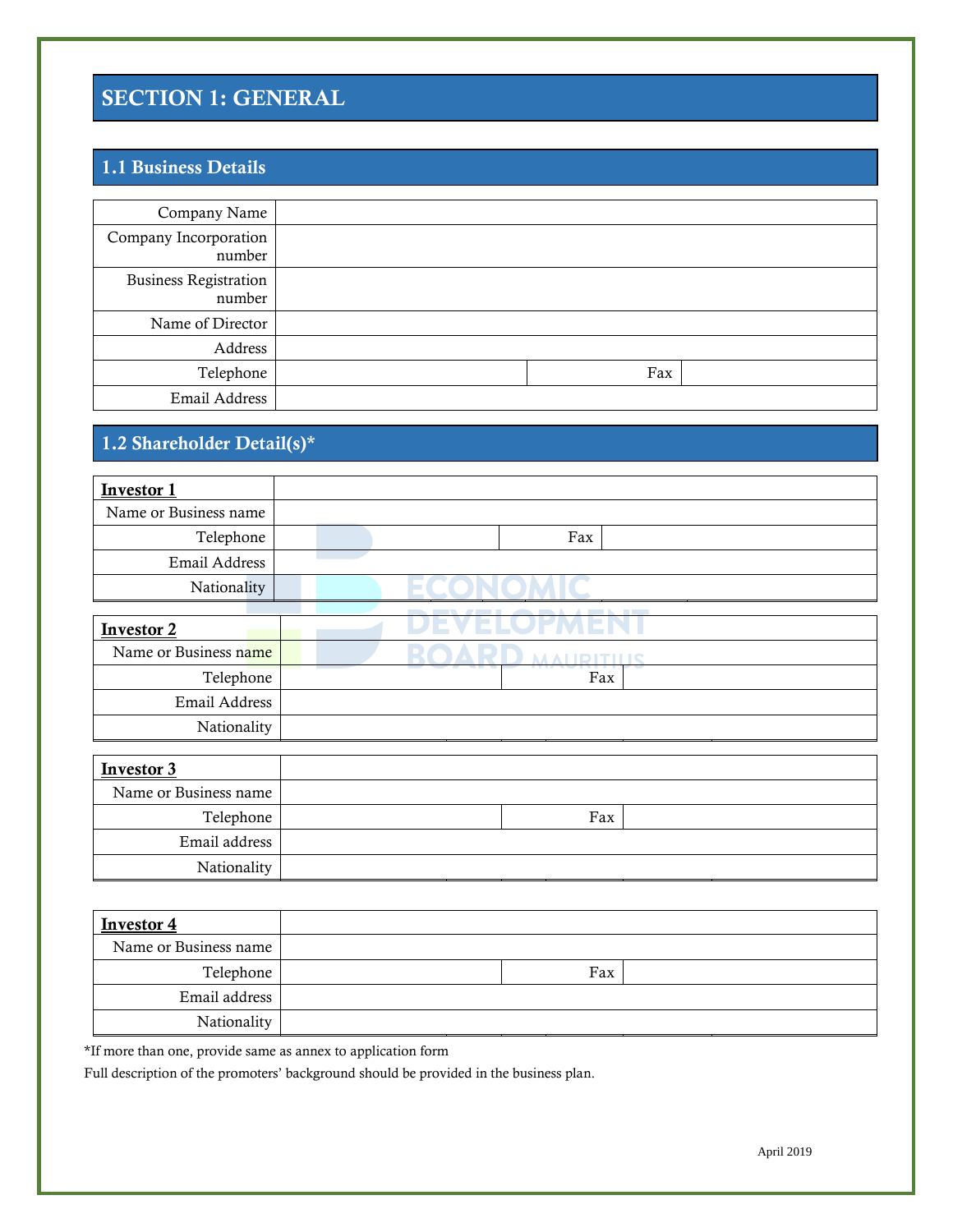# SECTION 2 INVEST-HOTEL PROJECT

## 2.1 Project description

| Please Indicate $(\sqrt{})$ |  |
|-----------------------------|--|
| # New Hotel Development     |  |
| $\#$ Existing Hotel         |  |

|   | Components                     | <b>New Hotel</b> | <b>Current Hotel</b>                    | <b>Proposed Hotel</b><br>under IHS |
|---|--------------------------------|------------------|-----------------------------------------|------------------------------------|
| 1 | Total number of units          |                  |                                         |                                    |
| 2 | Hotel rooms                    |                  |                                         |                                    |
| 3 | <b>Villas</b>                  |                  |                                         |                                    |
| 4 | Suites                         |                  |                                         |                                    |
| 5 | Other types of units           |                  |                                         |                                    |
| 6 | Other components of the hotel: |                  |                                         |                                    |
|   |                                |                  |                                         |                                    |
| 7 | <b>Project Location:</b>       | <b>STATE</b>     |                                         |                                    |
|   |                                |                  | The contract of the company of the con- |                                    |

## 2.2 Sale of units & other parts of a hotel

| Number of units planned for sale |                                                             |  |  |  |  |  |  |  |
|----------------------------------|-------------------------------------------------------------|--|--|--|--|--|--|--|
|                                  |                                                             |  |  |  |  |  |  |  |
|                                  | Details of units planned for sale (rooms, villas, suites)   |  |  |  |  |  |  |  |
|                                  | Range Surface area (m2)<br>Price Range (MUR)<br>No.<br>Type |  |  |  |  |  |  |  |
| Rooms                            |                                                             |  |  |  |  |  |  |  |
|                                  |                                                             |  |  |  |  |  |  |  |
| Villas                           |                                                             |  |  |  |  |  |  |  |
|                                  |                                                             |  |  |  |  |  |  |  |
| <b>Suites</b>                    |                                                             |  |  |  |  |  |  |  |
| Others                           |                                                             |  |  |  |  |  |  |  |

## 2.3 Hotel management company & Tourist Accommodation Certificate (for existing hotel)

| Name of Hotel Management Company:   |  |
|-------------------------------------|--|
| Details of Hotel Management Company |  |

April 2019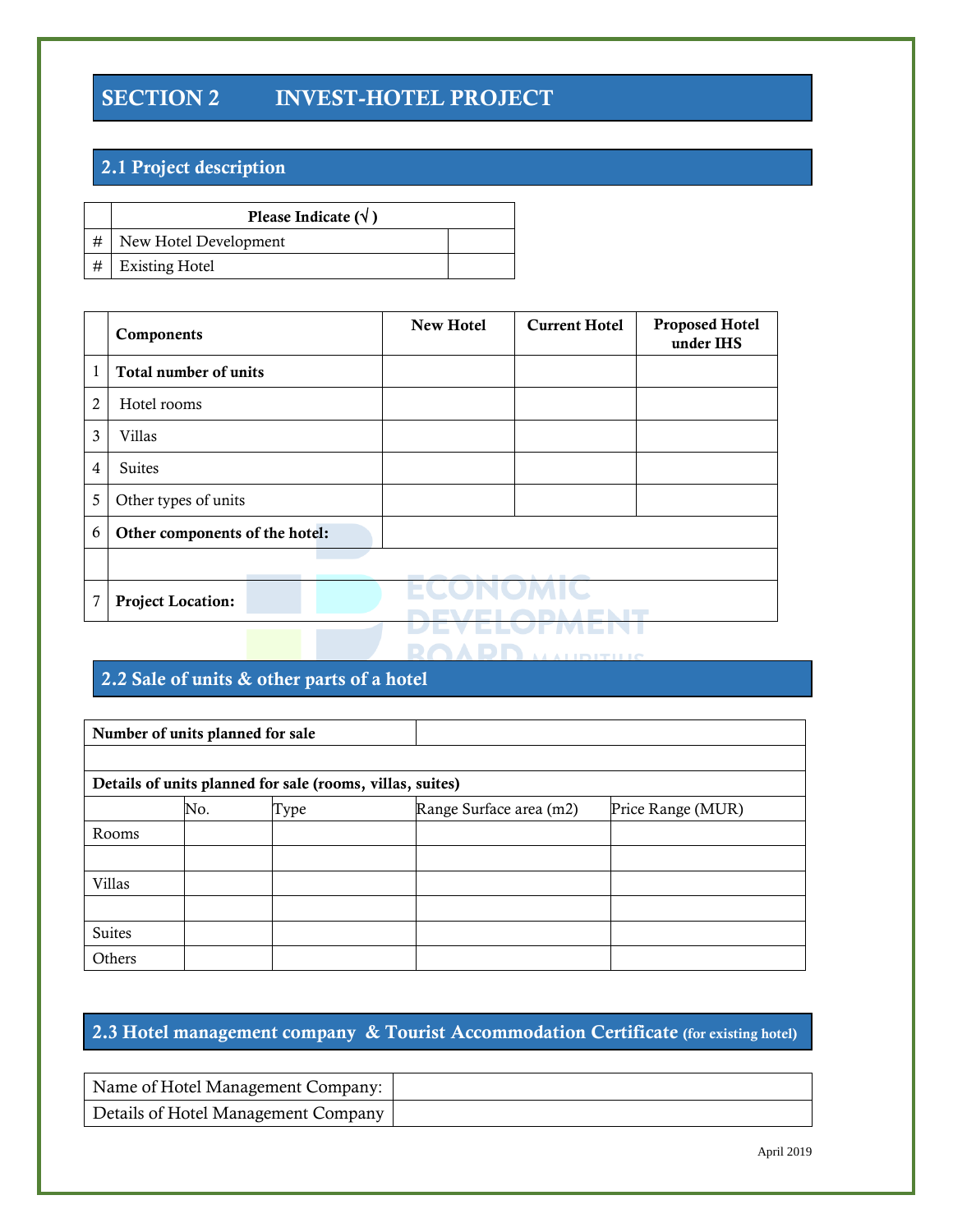| In case of a new hotel    | Letter of agreement with Hotel Management Company          |  |  |
|---------------------------|------------------------------------------------------------|--|--|
|                           |                                                            |  |  |
| Documents to be submitted |                                                            |  |  |
| New Hotel                 | Letter of intent/ clearance from the Tourism Authority     |  |  |
| <b>Existing Hotel</b>     | Tourist Accomodation Certificate from Tourism<br>Authority |  |  |
|                           |                                                            |  |  |

# SECTION 3 FINANCIAL STRUCTURE

## 3.1 Financing Mechanism

| <b>Total Project Cost</b> | Rs |             |
|---------------------------|----|-------------|
| Equity                    | Rs | $^{0}/_{0}$ |
| Bank Loan                 | Rs | $^{0}/_{0}$ |
| Proceeds from sale        | Rs | $^{0}/_{0}$ |

## 3.2 Financial Structure

|                     | Total authorised capital | Rs           |              |  |  |
|---------------------|--------------------------|--------------|--------------|--|--|
|                     |                          |              |              |  |  |
|                     |                          | Local $(Rs)$ | Foreign (Rs) |  |  |
|                     | <b>Issued Capital</b>    |              |              |  |  |
|                     | Paid up equity           |              |              |  |  |
| 1.                  | Cash                     |              |              |  |  |
| ii.                 | In kind                  |              |              |  |  |
|                     |                          |              |              |  |  |
| <b>Loan Capital</b> |                          |              |              |  |  |
|                     |                          |              |              |  |  |
| 1.                  | Amount (Rs)              |              |              |  |  |

| ii.  | Term (years)               |  |
|------|----------------------------|--|
| iii. | Rate of interest $(\% )$   |  |
| 1V.  | Shareholder's advance (Rs) |  |

# 3.3 Development Costs\*

|                                                  | Rs) |
|--------------------------------------------------|-----|
| Cost of land                                     |     |
| Engineering. Architectural and Professional fees |     |
| Professional fees (EIA, consultant fees, etc)    |     |
| Constructions costs (hotel rooms and villas)     |     |

April 2019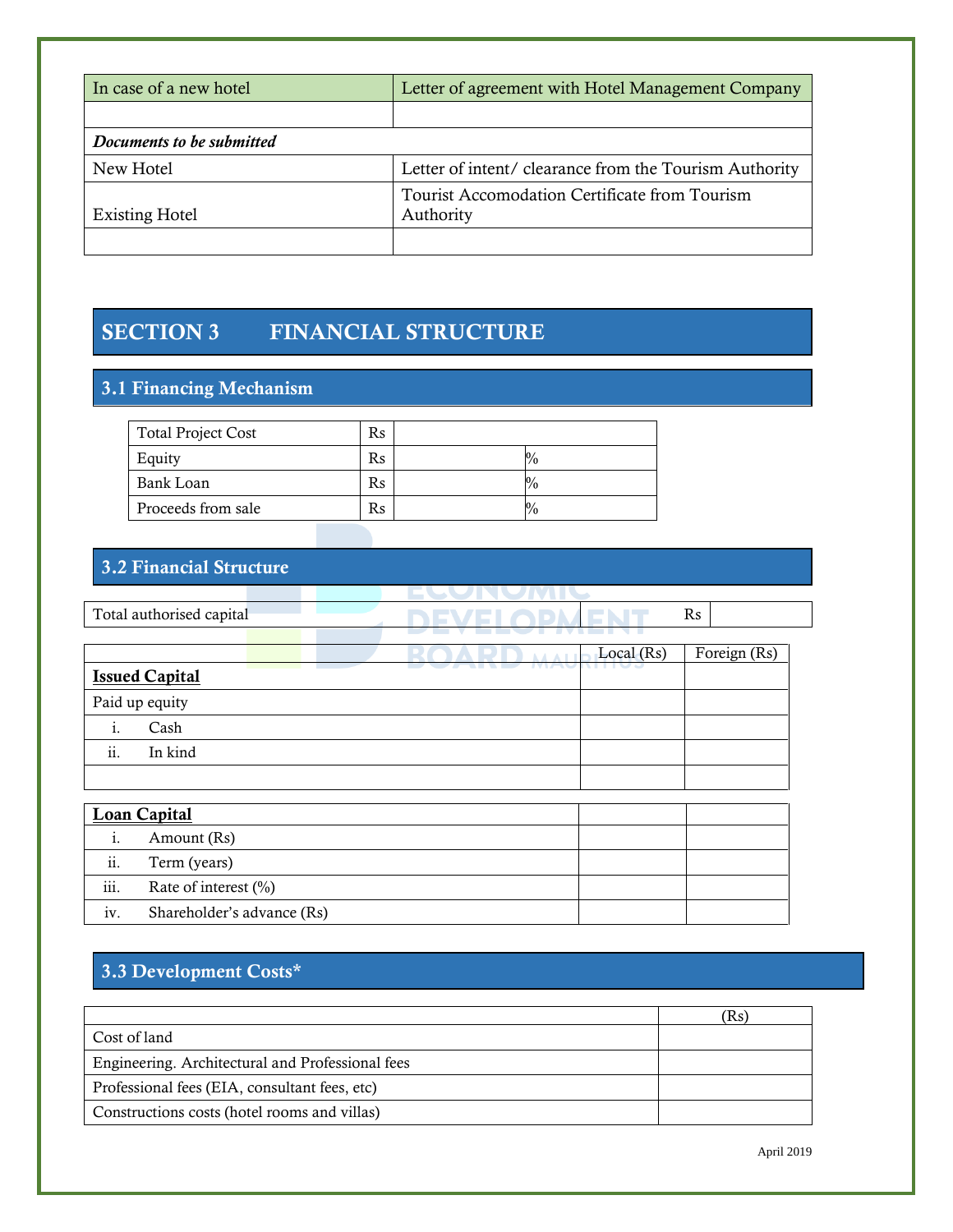| Constructions costs (other parts of the hotel) |  |
|------------------------------------------------|--|
| Landscaping                                    |  |
| Infrastructure works                           |  |
| - Roads                                        |  |
| - Utilities                                    |  |
| - Waste water                                  |  |
| Financing costs                                |  |
| Marketing costs                                |  |
| Other (specify)                                |  |
| <b>Total Investment Costs</b>                  |  |

\*A complete cash flow / profitability projection for three years must be part of the business plan.

|                        | $(Local)$ Rs | (Foreign) Rs |
|------------------------|--------------|--------------|
| Total Investment costs |              |              |
|                        |              |              |
|                        | <b>D</b>     |              |

| Estimated Revenue from sale of Units under IHS |  |
|------------------------------------------------|--|

## 3.4 Employment (numbers)\*

|                                |        |   |                   |   | ______ |                   |         |
|--------------------------------|--------|---|-------------------|---|--------|-------------------|---------|
| Employment during construction |        |   |                   |   |        |                   |         |
| Employment after construction  |        |   |                   |   |        | ENT               |         |
|                                |        |   |                   |   |        |                   |         |
|                                | Year 1 |   | Year <sub>2</sub> |   |        | Year <sub>3</sub> | Average |
|                                |        | F |                   | F |        | F                 | F       |
| Management                     |        |   |                   |   |        |                   |         |
| Skilled                        |        |   |                   |   |        |                   |         |
| Non-skilled                    |        |   |                   |   |        |                   |         |

\*Do not include investors

 $L = Local, F = Foreign$ 

# SECTION 4 LAND USE PLANNING

#### 4.1 Land Use plan

Please provide plot size for each component

|              |                              | Land Area (Ha) | $\%$ |
|--------------|------------------------------|----------------|------|
|              | Freehold                     |                |      |
| ◠            | Leasehold                    |                |      |
| $\mathbf{z}$ | Land area for units in hotel |                |      |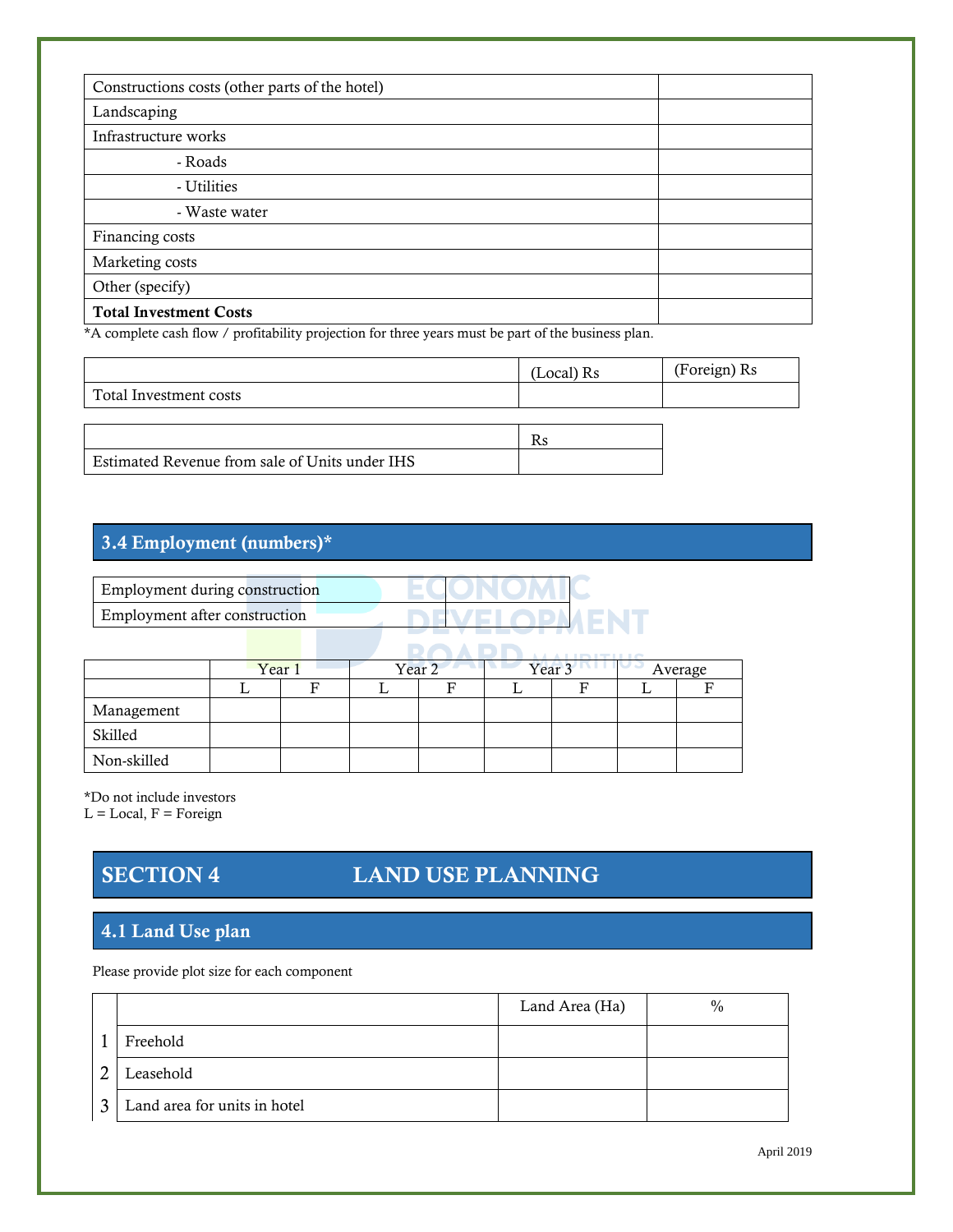| Land area for commercial units      |  |
|-------------------------------------|--|
| Land area for landscaping and green |  |
| <b>Total Plot Coverage:</b>         |  |

#### 4.2 State Land (if development on state land)

Do you hold:

| Lease Agreement       | Date of lease agreement:       |
|-----------------------|--------------------------------|
| Letter of Intent      | Date of letter of intent:      |
| Letter of reservation | Date of letter of reservation: |

*Please provide a copy of the above document you hold*

## SECTION 5 BANK & IMPLEMENTATION PLAN

#### 5.1 Local Banker(s) Bank Name ) E V r. Address **DAADR** Contact Person Contact No. Bank Name Address Contact Person Contact No.

#### 5.2 Implementation Schedule

|   | <b>Items</b>                                 | Time frame |
|---|----------------------------------------------|------------|
|   | Detailed design                              |            |
|   | Application of EIA                           |            |
| 3 | Application for Building and Land Use Permit |            |
| 4 | Appointment of contractor                    |            |
|   | Construction starts                          |            |
| r | <b>Construction finishes</b>                 |            |